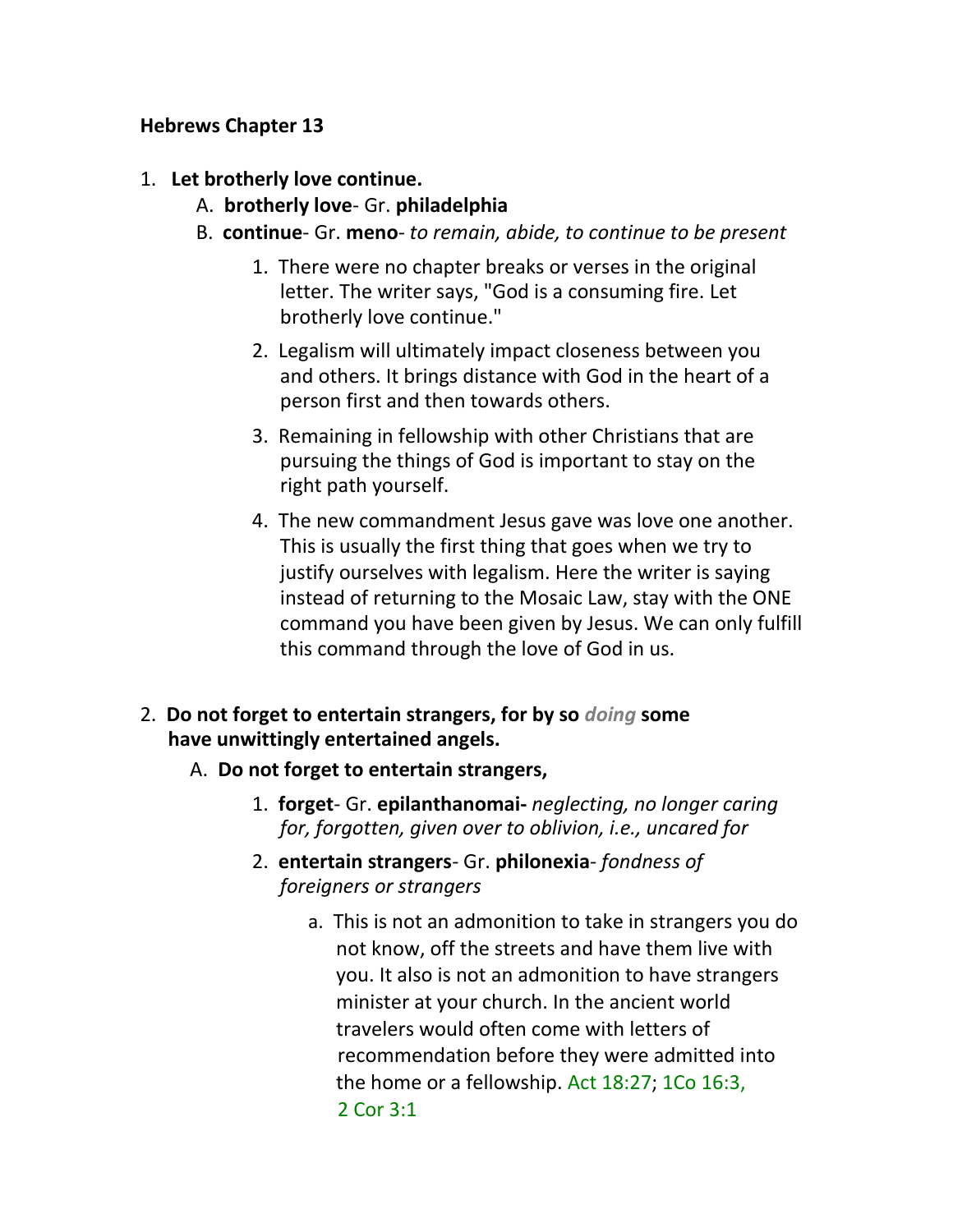- b. However, we need to be welcoming, hospitable, and gracious to those not in our camp.
- c. We should be friendly to all people and willing to converse with them and give aid when it is possible and helpful.

#### B. **for by so doing some have unwittingly entertained angels**

- 1. **unwittingly** Gr. **lanthano**
- 2. **entertained-** Gr. **xenizo**
- 3. **angels** Gr. **aggelos** *messengers*
	- a. There are examples of this in the Old Testament Gen 18:2-10, Gen 19:1-3; Jdg. 13:15 -25.
	- b. I have heard many stories of people being helped in a time of need by a "stranger" and then afterwards disappeared with no trace.

## 3. **Remember the prisoners as if chained with them—those who are mistreated—since you yourselves are in the body also.**

#### A. **Remember the prisoners as if chained with them**

- 1. **remember** Gr. **mimnesko**
	- a. No doubt in their prayers first, and in their visits where it was allowed.
- 2. **prisoners** Gr. **desmios**
	- a. The writer is not talking about criminals so much, in the truest sense, but those who have been imprisoned among their numbers for their stance for the faith.
- 3. **chained with them** Gr. **sundeo**
	- a. The writer, I believe Paul, had prisoners on his heart because he was in chains and in prison himself for the faith!

#### B. **those who are mistreated**

- 1. **mistreated** Gr. **kakoucheo** *to treat ill, oppress, plague*
- C. **since you yourselves are in the body also**
	- 1. **in the body** Gr. **in soma**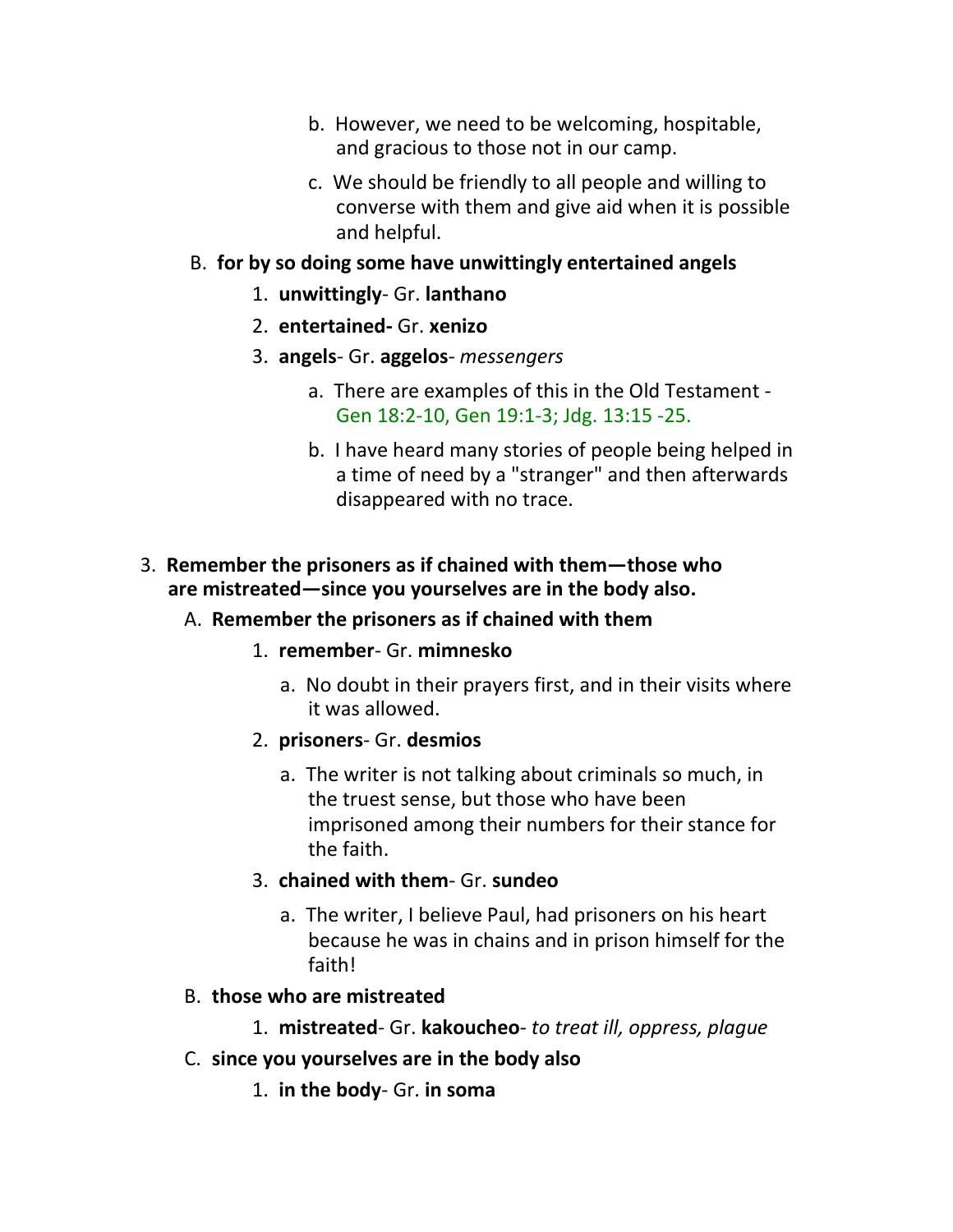- a. It is through our bodies that we experience physical pain, the heat, and cold that often accompanied first century prisons.
- 4. **Marriage** *is* **honorable among all, and the bed undefiled; but fornicators and adulterers God will judge.**

#### A. **Marriage is honorable among all,**

- 1. **marriage** Gr. **gamos** *a wedding, or marriage festival, a wedding banquet, a wedding feast; marriage, matrimony*
- 2. **honorable** Gr. **timios** *as of great price, precious, held in honor, esteemed, especially dear*
	- a. This is definitely not so in our country today. Marriage is being redefined and even treated as unnecessary.
	- b. From Genesis onward, marriage is always between a man and a woman. Gen. 1:27-28 Sexual relationships with the same sex is an abomination to God. Lev. 18:22, Lev. 20:13

#### B. **and the bed undefiled,**

- 1. **bed-** Gr. **koite** *a place for laying down, resting, sleeping in, the marriage bed; sexual intercourse*
- 2. **undefiled** Gr. **amiantos** *not defiled, unsoiled, free from that by which the nature of a thing is deformed and debased, or its force and vigor impaired*
- C. **but fornicators and adulterers God will judge**
	- 1. **fornicators-** Gr. **pornos** *a person that participates in sex for money, a man who prostitutes his body to another's lust for hire, a man who indulges in unlawful sexual intercourse outside of marriage, a fornicator*
	- 2. **adulterers** Gr. **moichos** *an adulterer, one who is unfaithful to his spouse and marriage covenant*
	- 3. **judge** Gr. **krino**
- 5. **Let your conduct** *be* **without covetousness;** *be* **content with such things as you have. For He Himself has said, "I WILL NEVER LEAVE YOU NOR FORSAKE YOU."**

A. **Let your conduct be without covetousness;**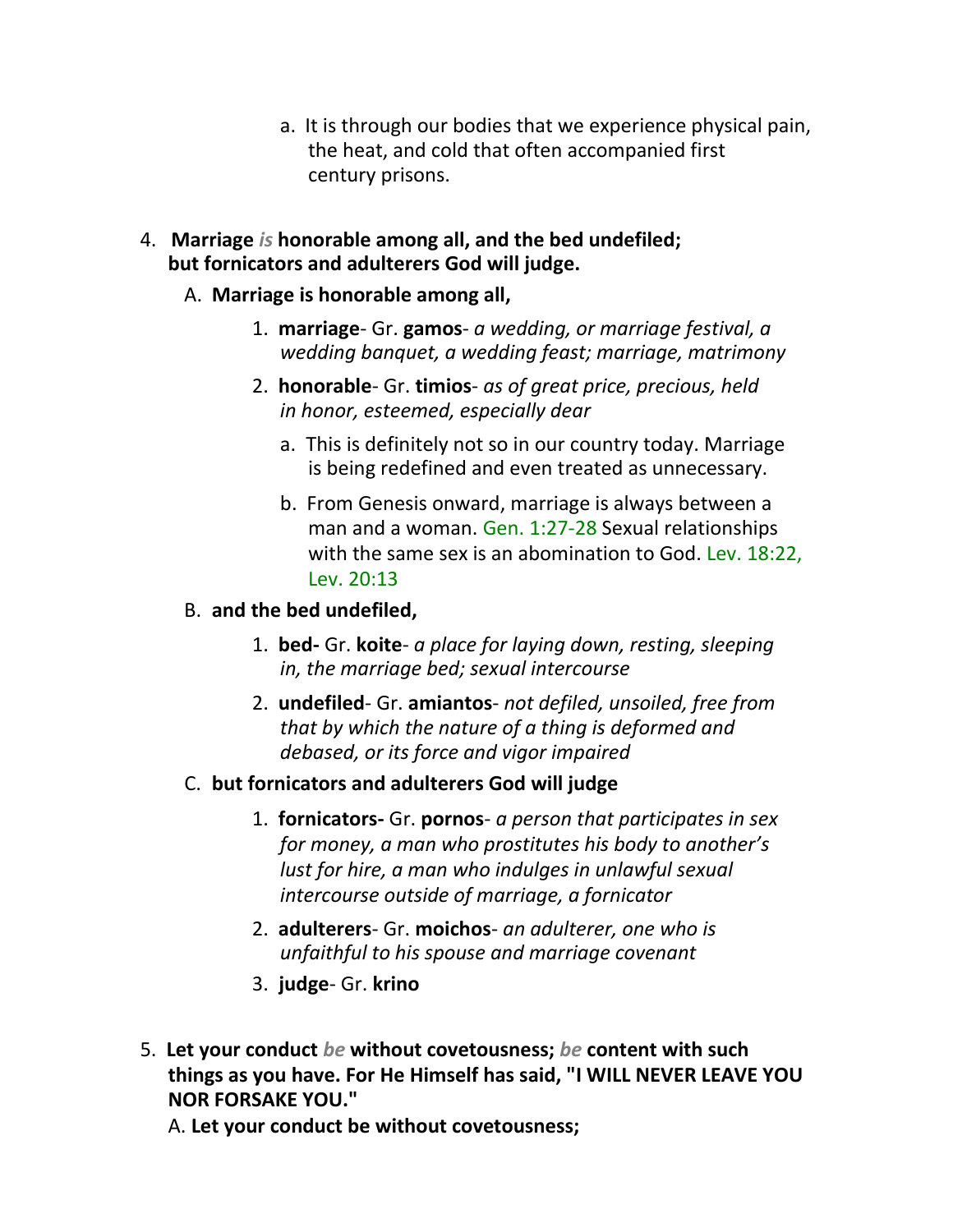- 1. **conduct** Gr. **tropos** *a manner, way, fashion manner of life, character, deportment*
- 2. **without covetousness** Gr. **aphilarguros** *without the love of silver [money]*
- B. **be content with such things as you have.**
	- 1. **content** Gr. **arkeo**
		- a. Phi 4:11-12; 1Ti 6:6-8
- C. **For He Himself has said,**
	- 1. Deut. 31:6, Deut. 31:8, Isa 41:17
- D. **I will never leave you nor forsake you**
	- 1. **never leave** Gr. **ou me** *no not*; aniemi- *to not be present*
	- 2. **forsake** Gr. **egkataleipo** *abandon, desert, leave in straits, leave helpless, totally abandoned, utterly forsaken, to leave behind among, to leave surviving.*
		- a. The Hebrews were waiting for Jesus to return and felt abandoned, but He is saying to them now, "I am with you! My Spirit is in you! I will never not be present! I will never abandon, desert, leave you helpless, forsake, or leave you behind!"
		- b. I love the Amplified version on this verse: *Let your character or moral disposition be free from love of money [including greed, avarice, lust, and craving for earthly possessions] and be satisfied with your present [circumstances and with what you have]; for He [God] Himself has said, I will not in any way fail you nor give you up nor leave you without support. [I will] not, [I will] not, [I will] not in any degree leave you helpless nor forsake nor let [you] down relax My hold on you)! [Assuredly not!]*
- 6. **So we may boldly say: "THE LORD IS MY HELPER; I WILL NOT FEAR. WHAT CAN MAN DO TO ME?"**
	- A. **So we may boldly say:**
		- 1. **boldly-** Gr. **tharreo** *to be of good courage, be of good cheer, to be bold, to be confident*
			- a. We have boldness because the blood of Jesus was shed for us! Heb 10:19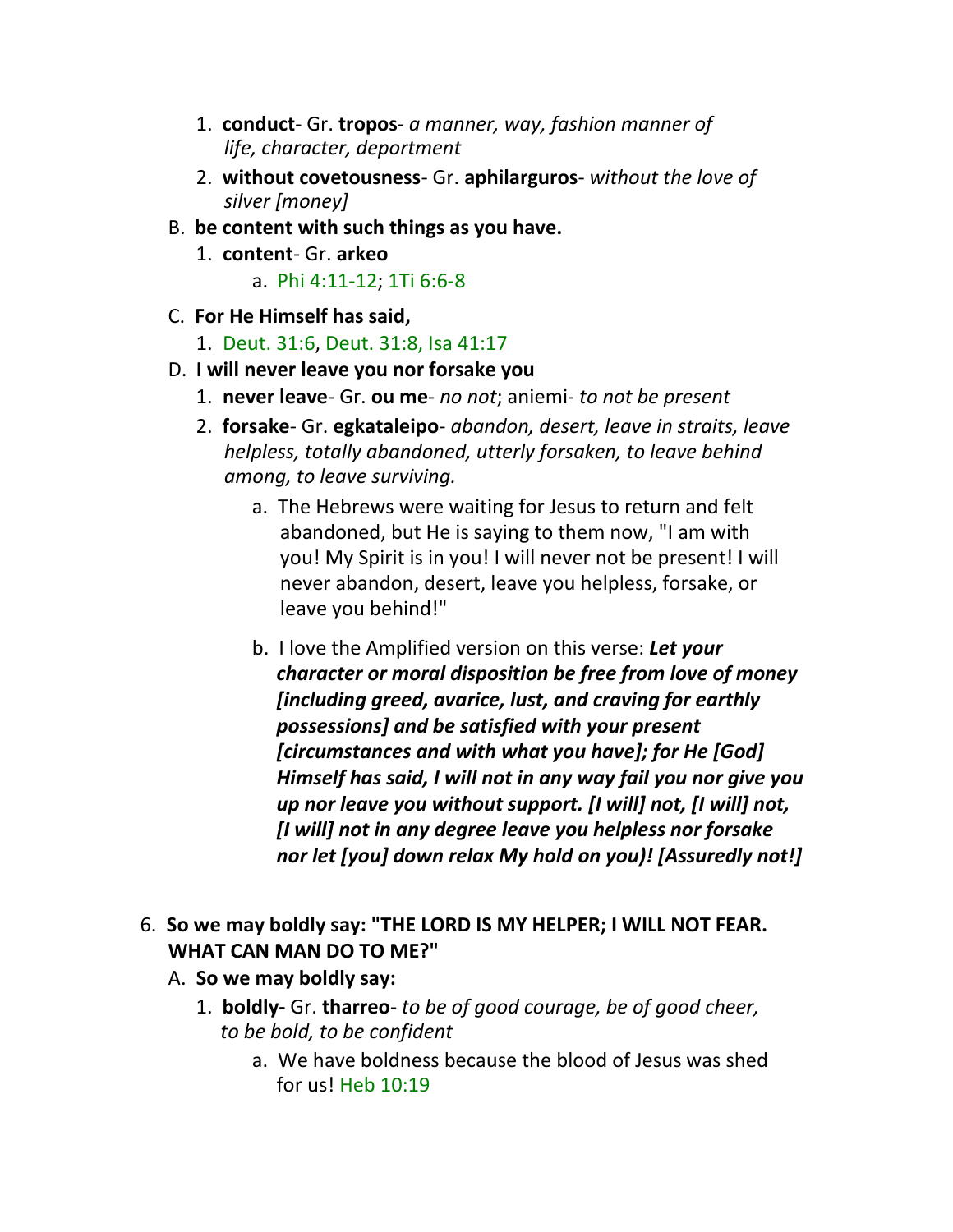- 2. **say** Gr. **lego**
	- a. It so important to speak our faith. God is a speaking God. God's authority and power is in His Word. The enemy tries to shut us up and keep us from speaking the Word with boldness and confidence. He tries to get us to care more about what people say than what God says.

## B. **The Lord is my helper,**

## 1. **helper**- Gr. **boethos**- to *run to help*; *a succorer*

- a. If God be for us, who can be against us! Rom. 8:31
- b. Can you picture God running to help you when you call? What a God we have!
- c. Jesus pictured the Father in the Prodigal Son parable. [Luke 15] The Father came running when he saw his son afar off. He ran to help restore him.
- d. God is our helper! Psa 27:9, Psa 33:20, Psa 40:17; Psa 54:4, Psa 63:7, Psa 94:17, Psa 115:9-11

## C. **I will not fear.**

- 1. **fear** Gr. **phobos**
	- a. Fear will leave when you understand how much God loves you. That love is seen in Him running to you when you call on Him to help you!

# D. **what can man do to me**

- 1. **man** Gr. **anthropos**
- 2. **do** Gr. **poieo**
	- a. What God does for you is greater than what man does to you.
	- b. Trust in God frees you from the fear of man. Psa 56:4, Psa 56:11-12, Psa 118:6
- 7. **Remember those who rule over you, who have spoken the word of God to you, whose faith follow, considering the outcome of**  *their* **conduct.**

#### A. **Remember those who rule over you,**

- 1. **remember** Gr. **mnemoneuo**
- 2. **rule** Gr. **hegeomai** *to lead, to go before, to rule, command, to have authority over*
	- a. These saints have been lapsed to go to church. The writer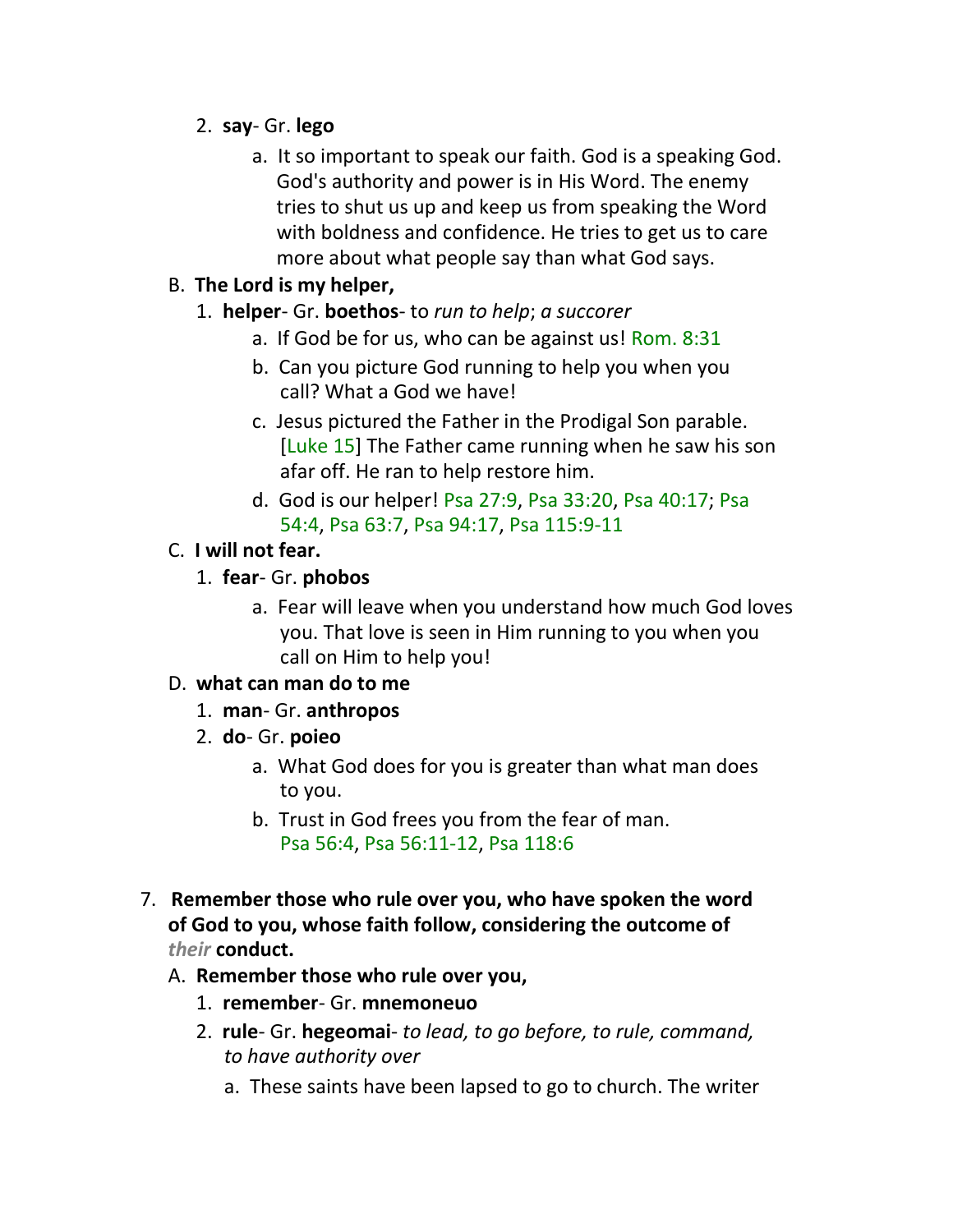mentions that fact in Heb. 10:25 They have forgotten about their Christian leaders and have been spending more time down at the temple than at the church. It is interesting to note that the next verse Heb. 10:26 it warns of willful sin against Christ. Going to church and hearing the Word of grace will promote faith. Going to the temple and coming under the law again was promoting a hardened heart against Christ and His finished work. It was producing an evil heart of unbelief and legalism in departing from the living God. Heb. 3:12

b. We have rulers over us spiritually in the church. If you do not go to a church, then you lack some degree of spiritual covering. Heb 13:17, Heb 13:24, 1Th 5:12

#### B. **who have spoken the word of God to you,**

- 1. **word** Gr. **logos**
	- a. It is important to go to church to hear the Word of God spoken to us. If you go to a church where the Word of God is not spoken and explained in light of New Covenant grace, then leave that church find one! If you cannot find one around you, then you can find services online and messages on the internet. Our church service messages are found at www.riverrockchurch.net.
	- b. This is the main job of a pastor. It is to feed the flock the Word of God. John 21:17, Acts 6:4

#### C. **whose faith follow,**

- 1. **faith** Gr. **pistis**
	- a. Their Christian leaders were leaders because they grew strong in faith. The Christian leaders knew that Christ was the fulfillment of the law, the priesthood, the temple, and the sacrifices. They did not go to the law to grow in faith. The law is not of faith. Gal. 3:12 They could not attend the temple and try to keep the law and grow in faith. The Christian leaders went to the New Covenant scriptures to grow in faith. The church members were to follow their example.
	- b. The realities of the New Covenant and who we are in Christ is in our spirit. It takes faith to appropriate these realities in our daily life. It takes faith in the revealed Word of God to walk in the Spirit.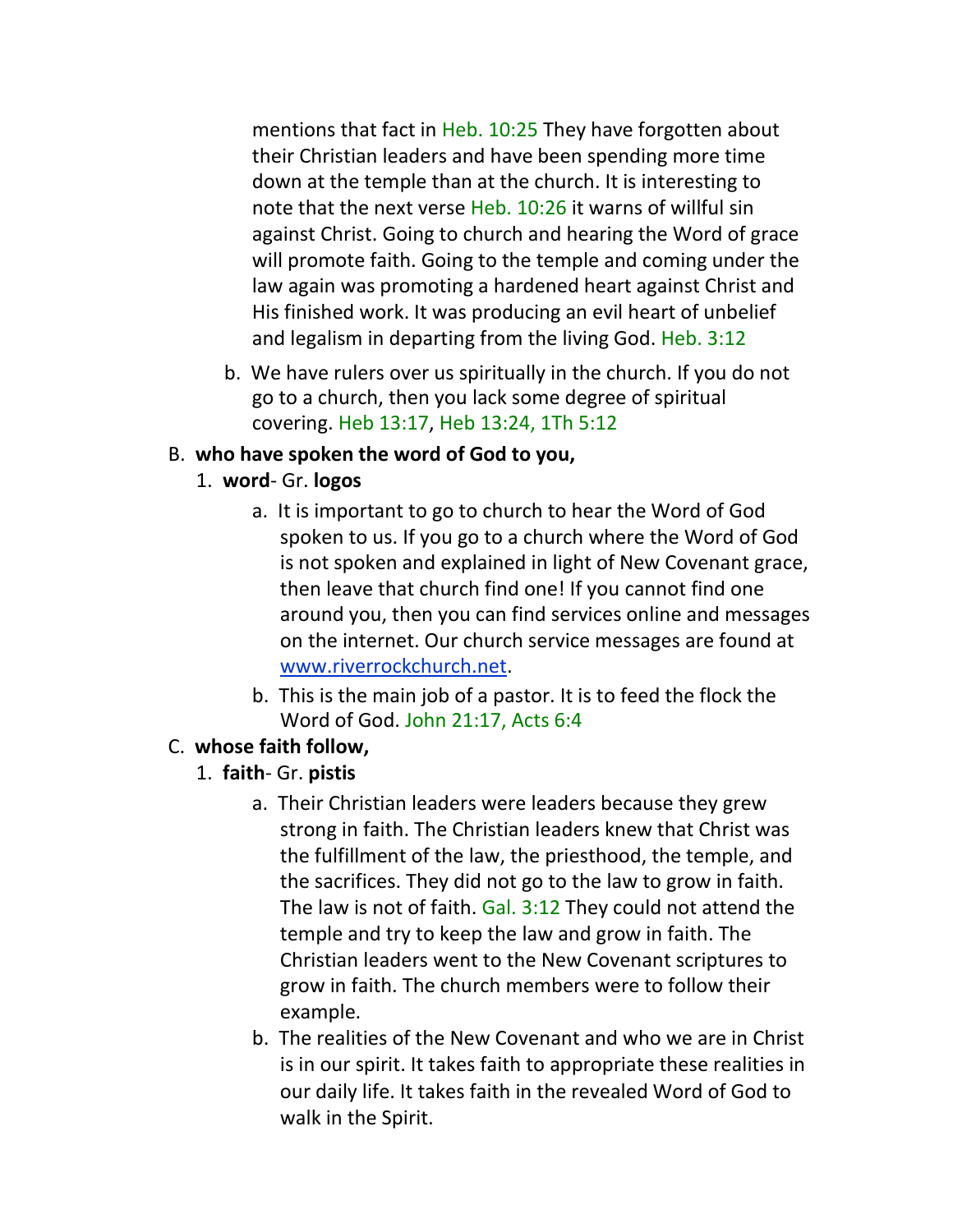- 2. **follow** Gr. **mimeomai** *to mimic*
	- a. Christian leaders should have a life that can be followed. 1Co 4:16, 1Co 11:1; Phi 3:17; 1Th 1:6; 2Th 3:7, 2Th 3:9, 1 Tim 4:12
- D. **considering the outcome of their conduct**
	- 1. **consider** Gr. **anatheoreo** *to look at attentively, to consider well, to observe accurately*
	- 2. **outcome** Gr. **ekbasis** *an egress, way out, exit, the issue referring to the end of one's life, refers not only to end of physical life, but the manner in which they closed a well spent life as exhibited by their spirit in dying*
		- a. Those who know Christ face death with great joy and peace.
		- b. Those who do not know Christ but are religious and unbelieving have great anxiety and unrest at the thought of death.
	- 3. **conduct** Gr. **anastrophe** *behavior*
- 8. **Jesus Christ** *is* **the same yesterday, today, and forever.**
	- A. **Jesus Christ is the same yesterday,**
		- 1. **same** Gr. **autos**
		- 2. **yesterday** Gr. **chthes**
			- a. During His earthly ministry
	- B. **today** Gr. **semeron**
		- a. In His High Priest role at the right hand of the Father.
	- C. **and forever**
		- 1. **forever**
			- a. As the reigning King over the earth.
			- b. The Hebrews were looking for Jesus to show up and do what He did when He was here on earth. The writer wants them to know that they do not need Jesus' physical presence. He was present by His Spirit and would do the same things for them and through them TODAY.
			- c. If Jesus healed in His earthly ministry, He is still a healer today! He is the same yesterday, today, and forever!
- 9. **Do not be carried about with various and strange doctrines. For** *it is* **good that the heart be established by grace, not with foods which have not profited those who have been occupied with them.**
	- A. **Do not be carried about with various and strange doctrines.**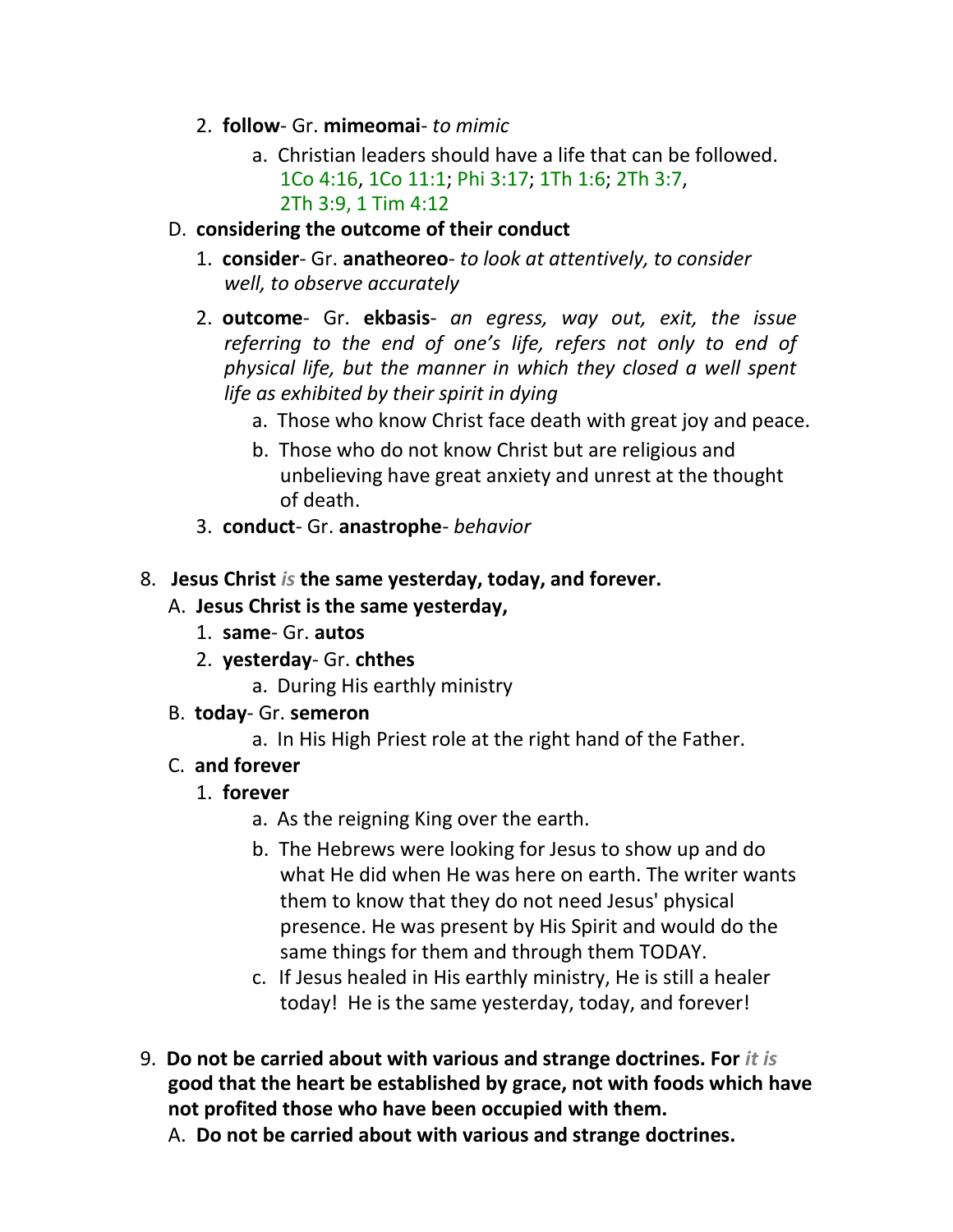- 1. **carried about-** Gr. **periphero-** *to carry round, to bear about everywhere with one, to carry here and there, to be driven*
	- a. Strange doctrines are not rooted in Christ and His finished work. If you are not rooted in the person of Christ and His finished work of grace you will be carried about.
	- b. This is also called winds of doctrine. Eph. 4:14 These are blowing through the body of Christ from time to time catching immature believers and blowing them about.
- 2. **various** Gr. **poikolos** *of different colors and shades*
	- a. Strange doctrines come in different colors and shades. A current dark doctrine blowing in the body of Christ is the doctrine of Universalism which says all are saved whether they believe upon Christ or not.
- 3. **strange** Gr. **xenos**
	- a. The word **xenos** is also translated as strangers. Usually, false doctrines are introduced into a congregation through strangers that appear knowledgeable and well spoken.
- 4. **doctrines** Gr. **didache**

# B. **For it is good that the heart be established by grace,**

- 1. **good** Gr. **kalos**
	- a. If a doctrine is not rooted in Christ, His finished work, and His grace then it is not good but evil.
- 2. **heart** Gr. **kardia**
- 3. **established** Gr. **bebaioo** *to make stable, sure, and secure*
	- a. If you can have your heart established in grace, then your heart can also not be established in grace. Many believers do not have their heart rooted in grace, so when a strong wind of false doctrine starts blowing in the church, they are blown away by it. A believer rooted in Christ and His finished work cannot be moved away from the truth.
	- b. We are established by the Word of Grace. Acts 20:32
- 4. **grace** Gr. **charis**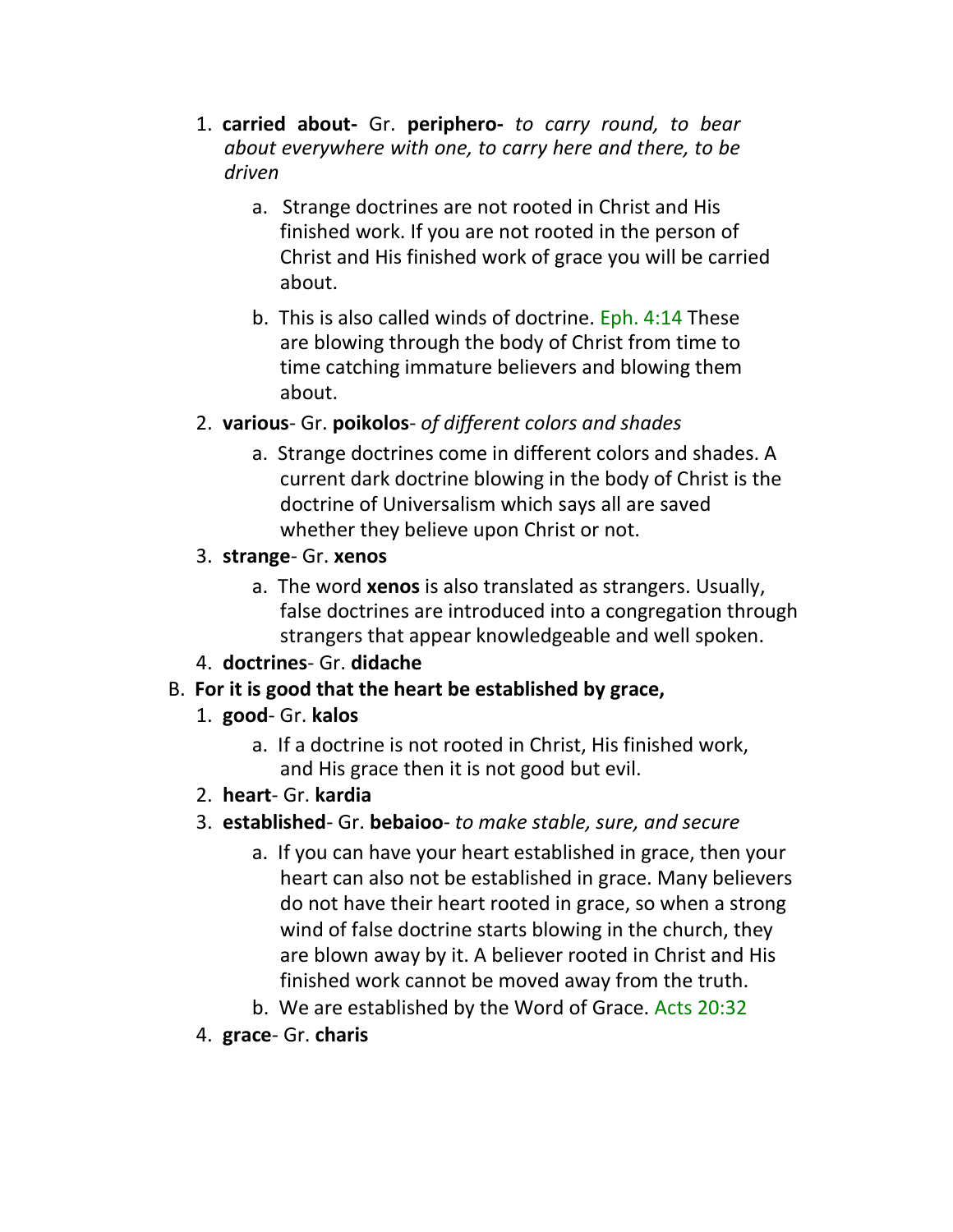- a. Usually, strange doctrines are accompanied by things you must do or give money to gain God's attention and favor. Jesus and His finished work have gained God's attention and favor in our behalf.
- C. **not with foods which have not profited those who have been occupied with them.**
	- 1. **foods** Gr. **broma**
		- a. The Hebrews were tempted to return to the dietary laws of the Old Testament. It is ok to abstain from certain foods for health reasons but not to try and make yourself closer to God or gain favor from Him.
	- 2. **profited** Gr. **opheleo** Gr. *to be useful or beneficial*
		- a. Dietary rules will not profit you in regards to God. Faith in Jesus and His finished work will profit you greatly!
	- 3. **occupied** Gr. **peripateo** *to conduct ones life by, to regulate one's life*
		- a. When you are in legalism you will be preoccupied by rules instead of the person of Jesus.
- 10. **We have an altar from which those who serve the tabernacle have no right to eat.**
	- A. **altar** Gr. **thusiasterion** *place of sacrifice*
		- 1. The cross was an altar, the place of the sacrifice of Christthe Lamb of God.
	- B. **serve-** Gr. **latreuo** *to perform sacred service*
		- 1. Levitical priests served in the tabernacle.
	- C. **tabernacle** Gr. **hagion** *holy place*
		- 1. Levitical priests went daily into the holy place to trim the wicks on the lampstand, replace the shew bread, and burn incense.
	- D. **no right** Gr. **ou exousia** *no authority*
		- 1. In the Old Testament no one had authority to enter the Holy Place in the temple but the Levitical priests. Uzzah, the King, tried and was struck with leprosy! 2 Chron. 26:20 However, the Levitical priests of the Old Testament did not have authority to partake of the benefits of the cross because they were unholy! Only by faith in Christ are we cleansed by the blood of Christ and are made holy. We partake of the benefits of the cross by receiving this authority by being born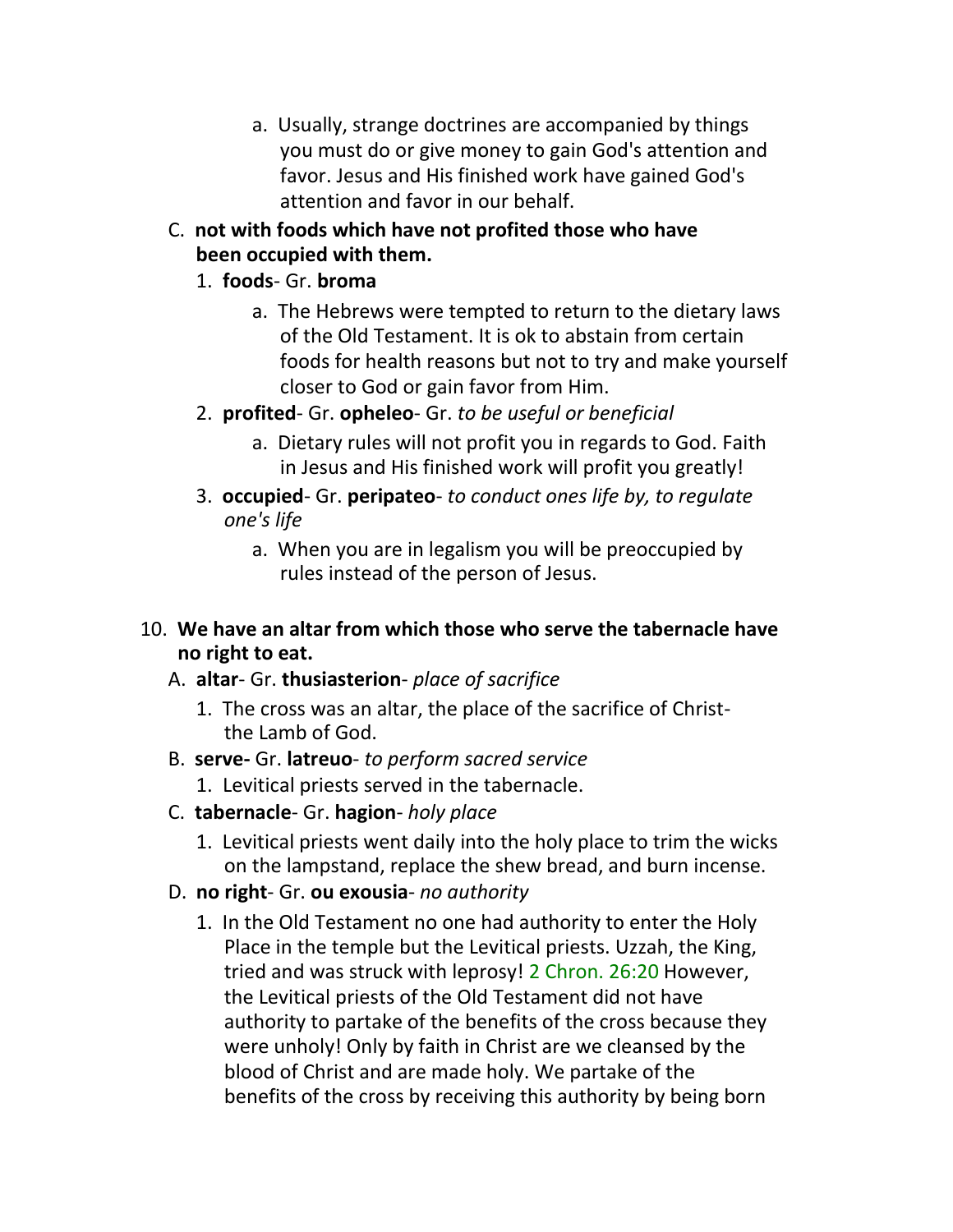again as sons of God. John 1:12 Not every person has the authority to partake of the benefits of the altar of Christ. Only those who have believed on Christ and are born again.

- 2. Old Testament priests were not holy enough to partake of the things that you as a Child of God partake of, because you have been made holy by the blood of the Lamb- Jesus Christ!
- 3. The Hebrew saints were fascinated by the beauty and majesty of the Judaist religion. They were impressed by the holy priests! However, the writer is telling them that they are more holy than them and that those priests were not qualified to partake of the altar that they are partaking of!
- E. **eat-** Gr. **phago**
- 11. **For the bodies of those animals, whose blood is brought into the sanctuary by the high priest for sin, are burned outside the camp.**
	- A. **For the bodies of those animals,**
		- 1. **bodies** Gr. **soma**
		- 2. **animals** Gr. **zoon** *living creatures*
	- B. **whose blood is brought into the sanctuary by the High Priest for sin,**
		- 1. **blood** Gr. **aima**
		- 2. **sanctuary** Gr. **hagion** *holy place*
		- 3. **High Priest**
		- 4. **for sin** Gr. **peri hamartia-** *concerning sin*
	- C. **are burned outside the camp**
		- 1. **burned** Gr. **katakaio** *the be consumed entirely*
		- 2. **camp** Gr. **parembole** *an encampment, the camp of Israel in the desert, used also for the city of Jerusalem, inasmuch as that was to the Israelites what formerly the encampment had been in the desert.*
			- a. In certain sacrifices concerning a bullock, the body of the animal is burnt outside of the camp/city. Lev 4:21, Lev 6:30, Lev 8:14-17, Lev 9:8-11, Lev 16:27; Exo 29:14
			- b. Jesus' body was hung on Golgotha which was outside of the city. Jesus' blood would be deposited in the Holy Place of heaven.
			- c. Jesus was rejected by Israel and its legal leaders. He was cast out of Jerusalem. The Hebrew saints needed to make a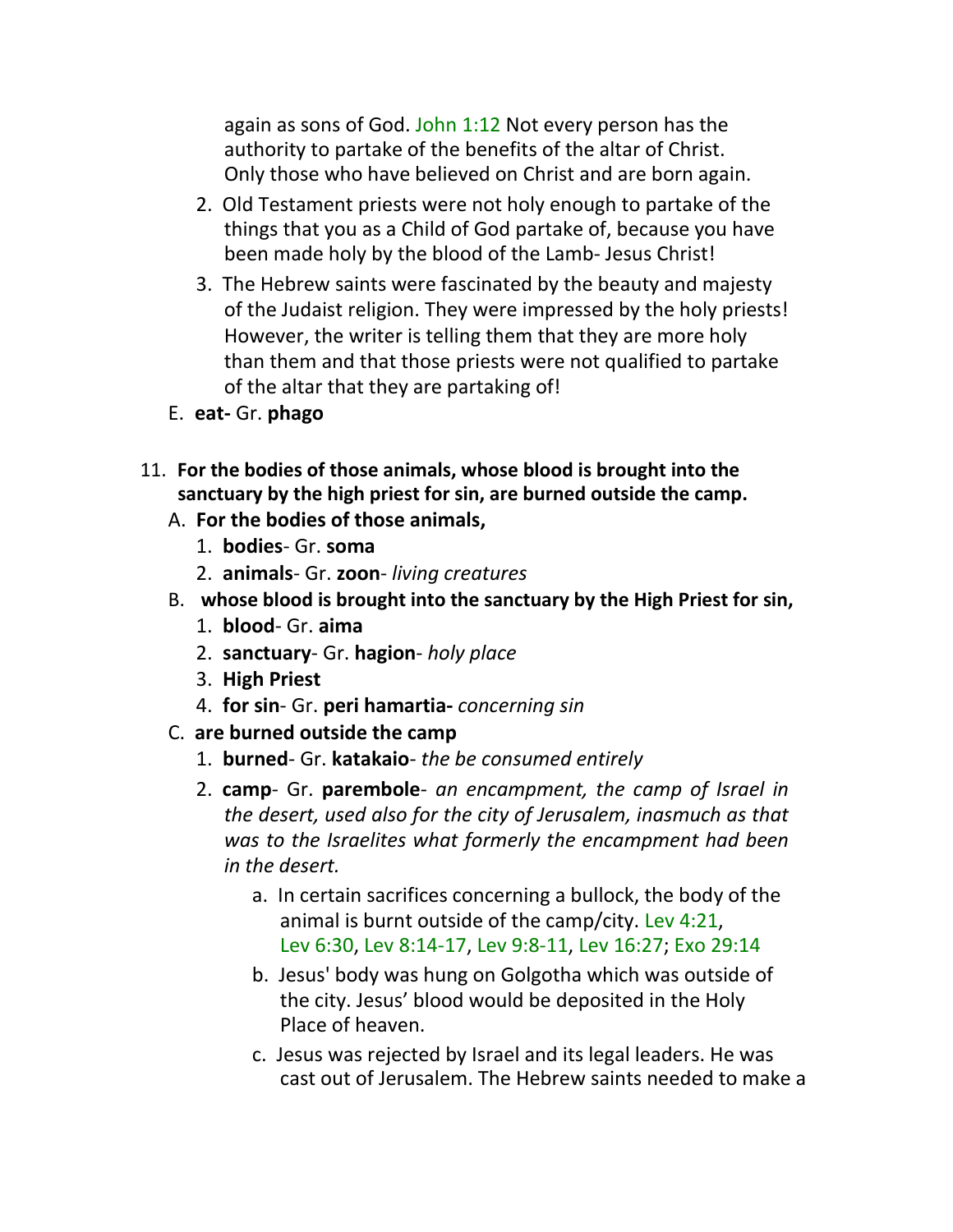clean break from the temple, priesthood, and Mosaic worship, and go outside of it to where Christ was.

- 12. **Therefore Jesus also, that He might sanctify the people with His own blood, suffered outside the gate.**
	- A. **Therefore Jesus also**,
	- B. **that He might sanctify the people with His own blood,**
		- 1. **sanctify** Gr. **hagiazo** *consecrate, make holy*
			- a. We are redeemed, forgiven, and made holy by the blood of Jesus. Jesus shed His blood one time, for all time. We are once and for all redeemed, forgiven, and made holy by the blood of Jesus!
		- 2. **the people-** Gr. **laos** *covenant people*
			- a. Those who believe upon Christ are the covenant people of God.
	- C. **suffered outside the gate**
		- 1. **suffered** Gr. **pascho**
		- 2. **gate** Gr. **pule** *entrance, gate*
			- a. Jesus is called the Way, and the Door. John 14:6, John 10:9 He died outside of the gate [the way] that led to the law and the system of works. He is the Way and Door unto the Father which is opened by grace through faith. The Hebrews could not find life through the way of the law but only through the Way of Jesus.
- 13. **Therefore let us go forth to Him, outside the camp, bearing His reproach.**
	- A. **Therefore let us go forth to Him,**
		- 1. **go forth** Gr. **exerchomai**
			- a. Away from the temple and Mosaic worship
		- 2. **to Him**
			- a. To Jesus and His finished work
	- B. **outside the camp,**
		- a. outside of the Mosaic system of works.
	- C. **bearing His reproach**
		- 1. **bearing-** Gr. **phero**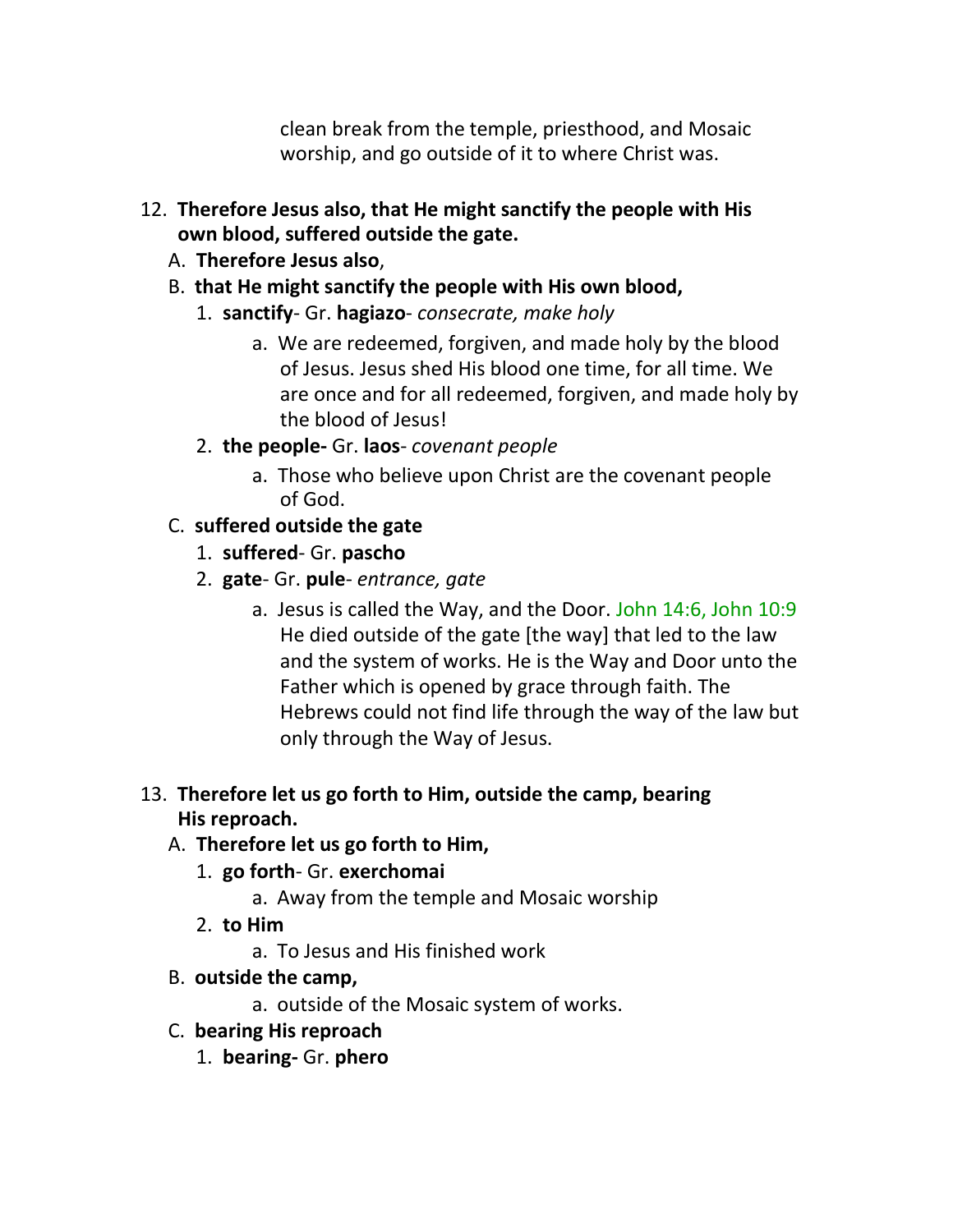- 2. **reproach** Gr. **oneidismos**
	- a. The Hebrews were feeling like castaways by the Jews who were still adhering to Moses and the law. Jesus bore reproach being cast outside of Jerusalem. The writer tells them to go outside with Jesus and bear His reproach, which will lead to great glory.
- 14. **For here we have no continuing city, but we seek the one to come.**
	- A. **For here we have no continuing city,**
		- 1. **continuing** Gr. **meno** *abiding*
		- 2. **city** Gr. **polis**
			- a. Jerusalem and the temple would soon be destroyed in 70 A.D.
	- B. **but we seek the one to come**
		- 1. **seek** Gr. **epizeteo** *intense seeking*
		- 2. **to come**  Gr. **mello** *about to be*
			- a. This is the New Jerusalem
- 15. **Therefore by Him let us continually offer the sacrifice of praise to God, that is, the fruit of** *our* **lips, giving thanks to His name.**
	- A. **Therefore by Him let us continually offer the sacrifice of praise to God,**
		- 1. The temple and its observances in Jerusalem would not continue, but the praises of the redeemed shall go on forever!
	- B. **that is,**
	- C. **the fruit of our lips,**
		- 1. **fruit-** Gr. **karpos**
			- a. We are to offer up the calves of our lips. Hos. 14:2 These are acceptable New Covenant sacrifices!
	- D. **giving thanks to His name.**
		- 1. giving thanks
		- 2. name
- 16. **But do not forget to do good and to share, for with such sacrifices God is well pleased.**
	- A. **But do not forget to do good and to share,**
		- 1. **forget-** Gr. **epithanlanomai** *utterly to forget*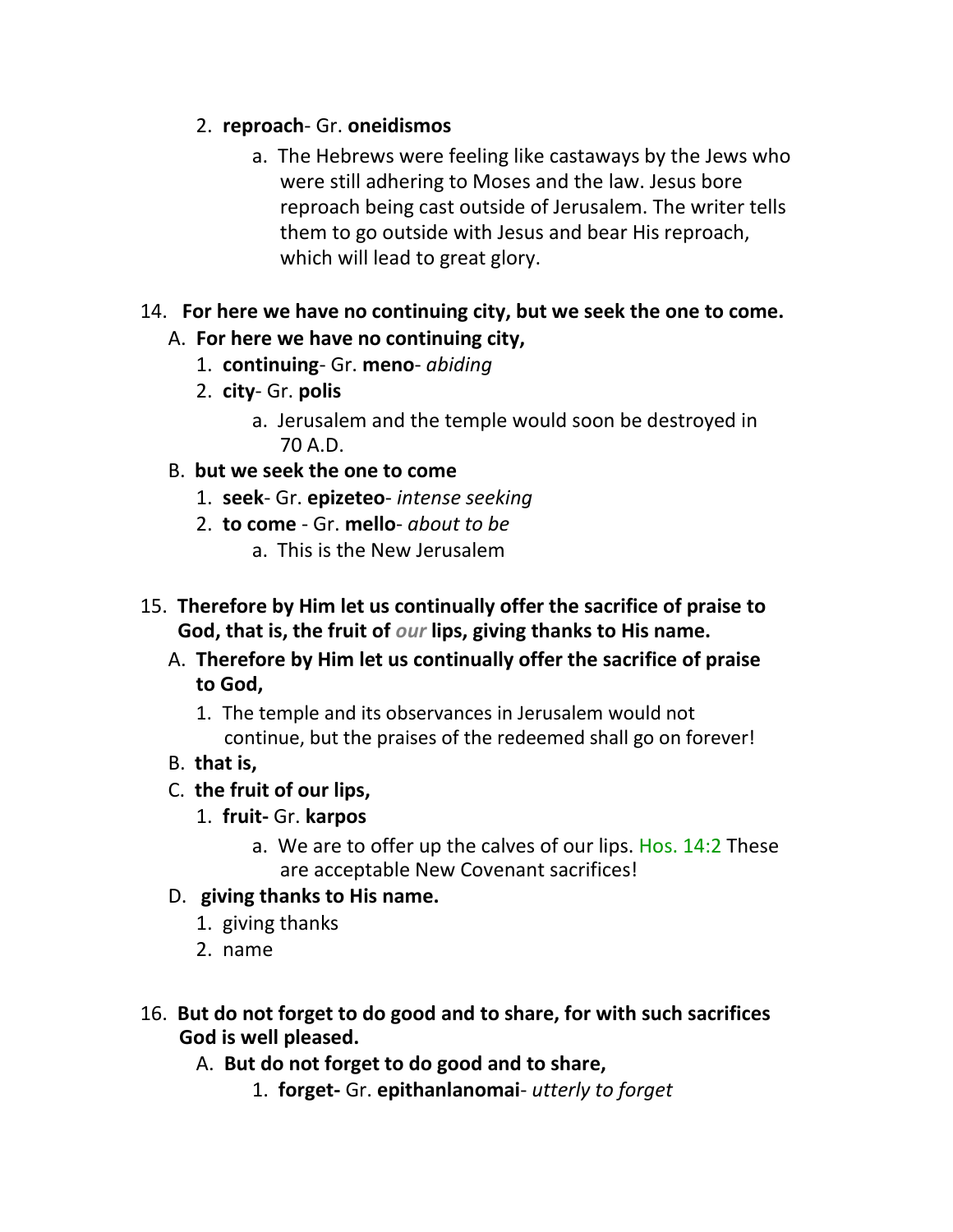- 2. **do good** Gr. **eupoiia** *well doing, good doing*
- 3. **share** Gr. **koinonia** *fellowship, association, community, communion, joint participation, intercourse; the share which on has in anything, participation*

#### B. **for with such sacrifices God is well pleased**

- 1. **sacrifices** Gr. **thusia**
	- a. Giving is one of the New Testament sacrifices we are to offer up.
	- b. Sharing with others makes our flesh sizzle as an offering to God.
- 2. **well pleased** Gr. **euaresteo**
	- a. God has accepted us in Christ, but He is not always pleased with our actions, especially when they are generated out of selfishness.
- 17. **Obey those who rule over you, and be submissive, for they watch out for your souls, as those who must give account. Let them do so with joy and not with grief, for that would be unprofitable for you.**
	- A. **Obey those who rule over you,**
		- 1. **obey-** Gr. **peitho** *be persuaded*
			- a. The church leaders at Jerusalem were trying to turn back the many who were leaving the church for Judaism. They may have asked Paul to write to them to convince them to come back.
			- b. The leaders had been trying to persuade their people. The writer tells them to be persuaded by their leaders and come back to faith in the finished work of Christ.
		- 2. **rule over** Gr. **hegeomai** *to take the lead*
			- a. Leadership in the kingdom is to take the lead in example of Christian practice and virtue.
			- b. Authority and submission are throughout both our spiritual and natural lives. Wherever we are, we need to find the authority God has placed over us and submit to it or them. We will find protection and a place of authority there.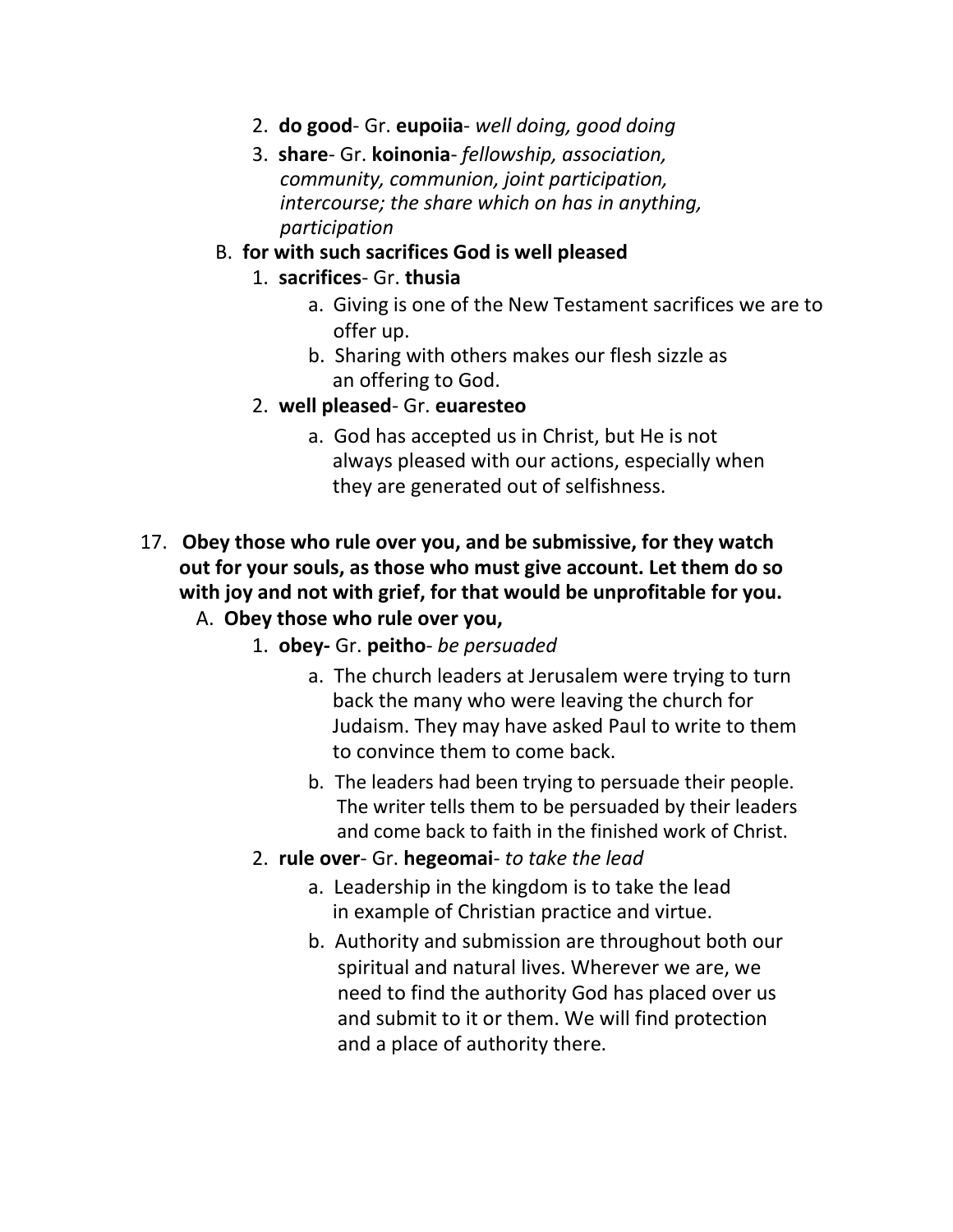#### B. **and be submissive,**

- *1.* **submissive** Gr. **hupeiko** *to resist no longer, but to give way, yield (of combatants); metaphorically to yield to authority and admonition, to submit*
	- a. Some of the Hebrew saints were resisting church leadership who were trying to convince them to come back to church and forsake Judaism as a source of salvation.
	- b. The writer is telling them to stop resisting and yield to their authority and counsel.

#### C. **for they watch out for your souls,**

- 1. **watch out** Gr. **agrupneo** *to be sleepless, keep awake, watch to be circumspect, attentive, ready*
	- a. It is the responsibility of the pastor to watch out for the souls of those entrusted to them. If they are getting off, the pastor is to guide and counsel them with the Word of God.
	- b. Ministers are watchmen over the souls of the saints.
- 2. **souls** Gr. **psuche**

#### D. **as those who must give account.**

- 1. **give account-** Gr. **apodidomi logos**
	- a. We all shall give an account for our lives and ministries. Rom. 14:12

# E. **Let them do so with joy and not grief,**

- 1. **joy** Gr. **chara**
- 2. **grief** Gr. **stenazo-** *a sigh, to groan*
	- a. Other Christians can be the great source of joy or a great source of grief to a pastor.

# F. **for that would be unprofitable for you.**

- 1. **unprofitable** Gr. **alusiteles** *unprofitable, hurtful, pernicious*
	- a. It is not profitable for a pastor to spend the majority of their time with those causing him grief. The profit comes from helping them that cause them joy because they are pursuing the things of God.
	- b. We are to help those who cause us grief but that should be disproportionate to helping those who give us joy and are seeking God.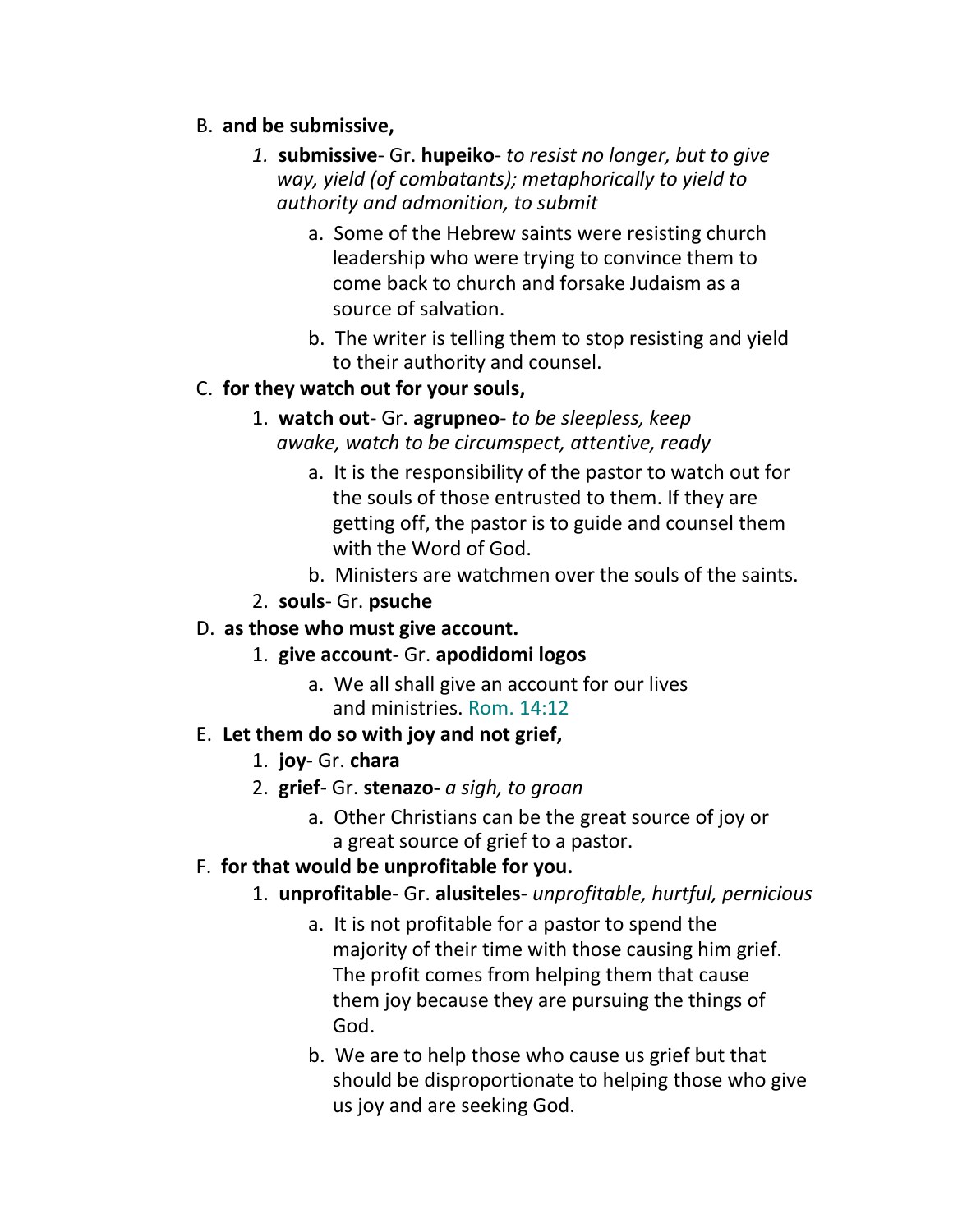- 18. **Pray for us; for we are confident that we have a good conscience, in all things desiring to live honorably.**
	- A. **Pray for us**
		- 1. **pray** Gr. **proseuchomai** *communion to the face, prayer*
	- B. **for we are confident that we have a good conscience,**
		- 1. **confident** Gr. **peitho** *to be persuaded*
			- a. This persuasion came from the Word of God and the promise of the blood of Jesus purging the conscience.
			- b. We obtain a good conscience towards God by faith in the Word of God and the blood of Jesus.
		- 2. **good** Gr. **kalos** *beautiful, handsome, excellent, eminent, choice, surpassing, precious, useful, suitable, commendable, admirable, honorable, conferring honor; affecting the mind agreeably, comforting and confirming*
		- 3. **conscience** Gr. **suneidesis** *to know jointly with*
			- a. The conscience came to us through the tree of the knowledge of good and evil.
			- b. It is the work of the law written upon our heart. Rom.2:15
			- c. We keep our conscience clean by walking in the Spirit and by faith in the blood of Jesus.

#### C. **in all things desiring to live honorably.**

- 1. **desiring** Gr. **thelo**
- 2. **live** Gr. **anastrepho** *to walk back and forth*
- 3. **honorably** Gr. **kalos** *beautiful, handsome, excellent, eminent, choice, surpassing, precious, useful, suitable, commendable, admirable, honorable, conferring honor; affecting the mind agreeably, comforting and confirming*
	- a. We cannot live beautiful, handsome, excellent, eminent, choice, surpassing, precious, useful, suitable, commendable, admirable, honorable, lives until our conscience is made good by the blood of Jesus! A good lifestyle comes out of the heart. It comes from a good conscience through faith in the blood of Jesus.
	- b. We can only live an honorable life by the grace of God. 2 Cor. 1:12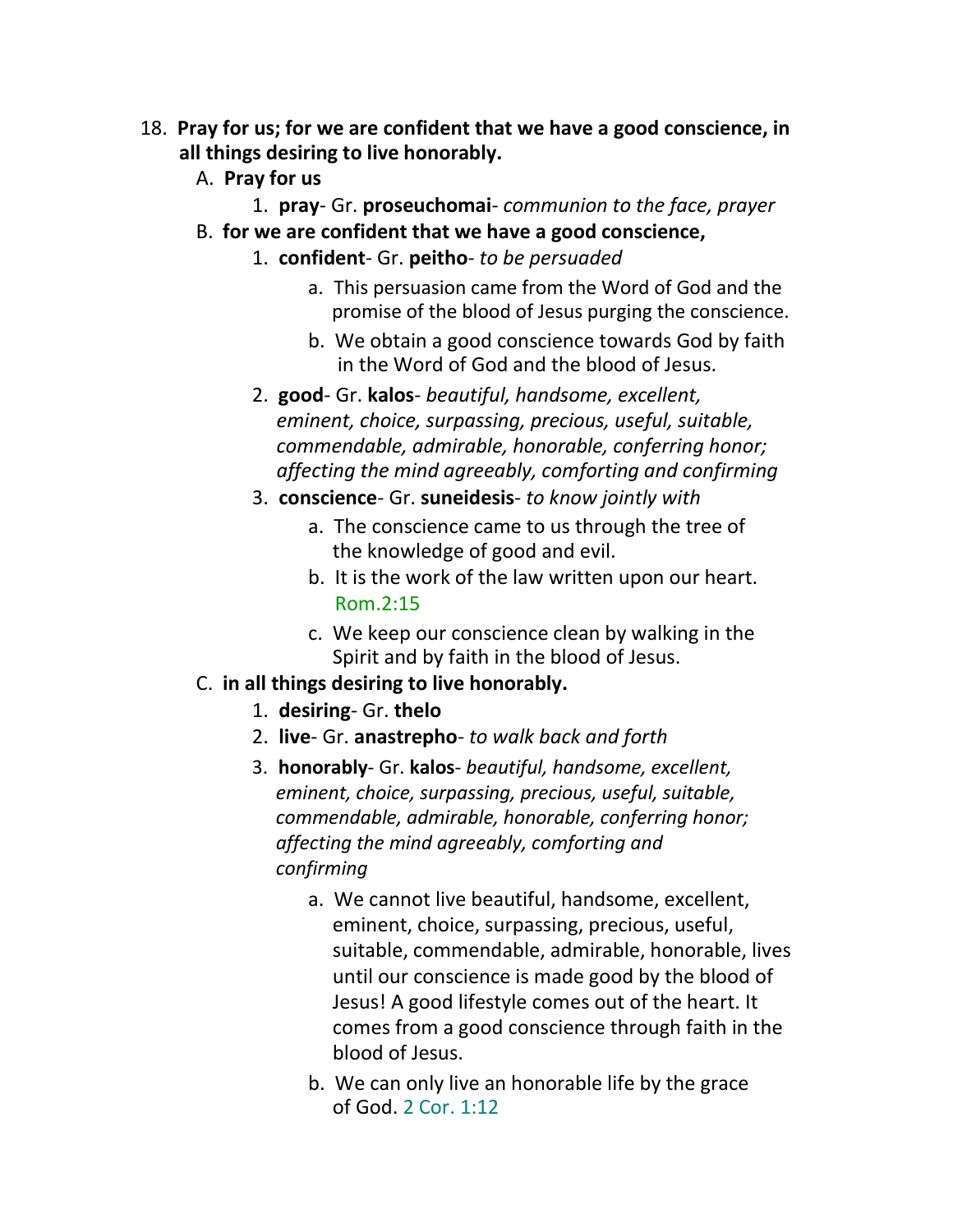- 19. **But I especially urge** *you* **to do this, that I may be restored to you the sooner.**
	- A. **But I especially urge you to do this,**
		- 1. **urge** Gr. **parakaleo** *to exhort, call near to call to action and courage*
			- a. It is clear the author is known by those he is writing to.
			- b. The secrecy in writing maybe was to keep those Jews around them from finding out that Paul wrote to them so they would not be further persecuted.
			- c. Paul was a dweller in Jerusalem for many years, and returned during the feast days. He was well known in the area. He also was hated and despised by the Jews there. They saw him an enemy #1 and a turn coat.

#### B. **that I may be restored to you the sooner**

- 1. **restored** Gr. *to restore to its former state, to be in its former state*
- 2. **sooner** Gr. **tachion** *to run more swiftly*
	- a. Things often will run more swiftly for us through prayer.
- 20. **Now may the God of peace who brought up our Lord Jesus from the dead, that great Shepherd of the sheep, through the blood of the everlasting covenant,**
	- A. **Now may the God of peace who brought up our Lord Jesus from the dead,**
		- 1. **peace** Gr. **eirene** *security, safety, prosperity, felicity, (because peace and harmony make and keep things safe and prosperous)*
		- 2. **brought up** Gr. **anago** *to lead up, to carry up*
		- 3. **from the dead** Gr. **ek nekros** *out of death*
	- B. **that great Shepherd of the sheep,**
		- 1. **great** Gr. **megas**
			- a. Jesus is the mega-Shepherd!
		- 2. **Shepherd** Gr. **poimen** *one who feeds*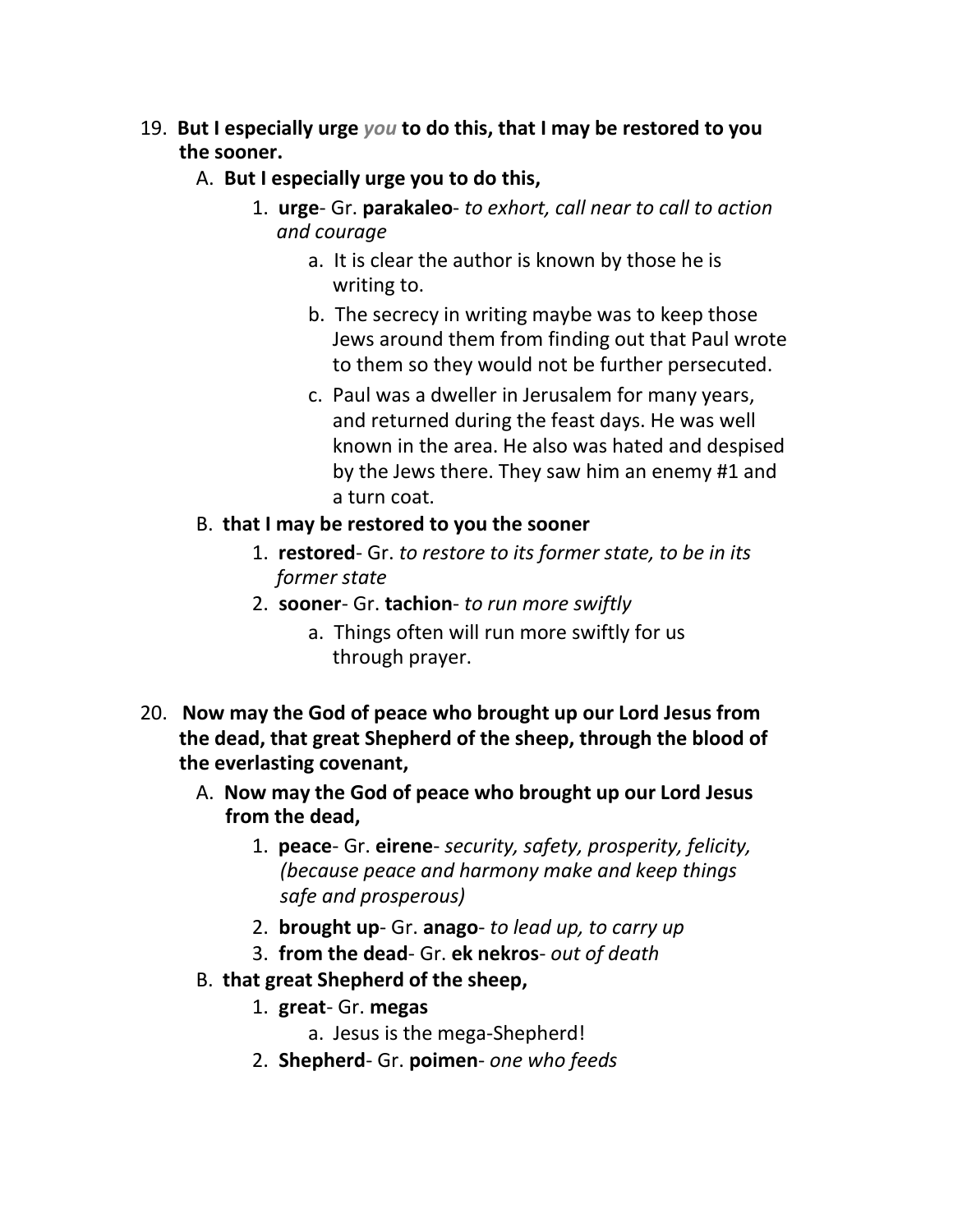- a. The Greek word for Shepherd and Pastor is one in the same. The main function of the pastor is to feed the sheep. John 21:16-17
- b. When Jesus was in His earthly ministry, He called Himself the **Good Shepherd**. However, here in Hebrews He is called that **Great Shepherd**. How and when did Jesus go from good to great? It was when He was raised from the dead and sent His Spirit to indwell every believer! On earth He could only be in one place at a time. Now in resurrection, He can be in all of us and go with us to lead us every day! He is a Great Shepherd! A Great Shepherd makes sure that the sheep are fed, protected, and cared for every day. See Jesus as your Great Shepherd today!
- 3. **sheep** Gr. **probaton**

# C. **through the blood of the everlasting covenant**

- 1. **through** Gr. **en-** in
- 2**. blood** Gr. **aima**
	- a. Jesus was raised from the dead because we were justified in His blood. Rom. 4:25 Once our sins were atoned for there was nothing to keep Jesus in the grave. He had committed no sins himself.

# 3. **everlasting-** Gr. **aionios**

a. Some say that hell is not eternal and try to make this word **aionios** mean just a season of time. If that is the case, then the new covenant in the blood of Jesus is just for a season and not everlasting. The same Greek word for everlasting is used both of heaven and hell. No, my friend this word means everlasting when it is used of heaven and hell.

# 4. **covenant-** Gr. **diatheke**

a. If Christians properly understand covenant, then it would bolster their faith. We do not really know what covenant means in the Western world. The closest we come are contracts, and they are made to be broken! A blood covenant is much more serious. It is the swearing of two lives. If the covenant is broken there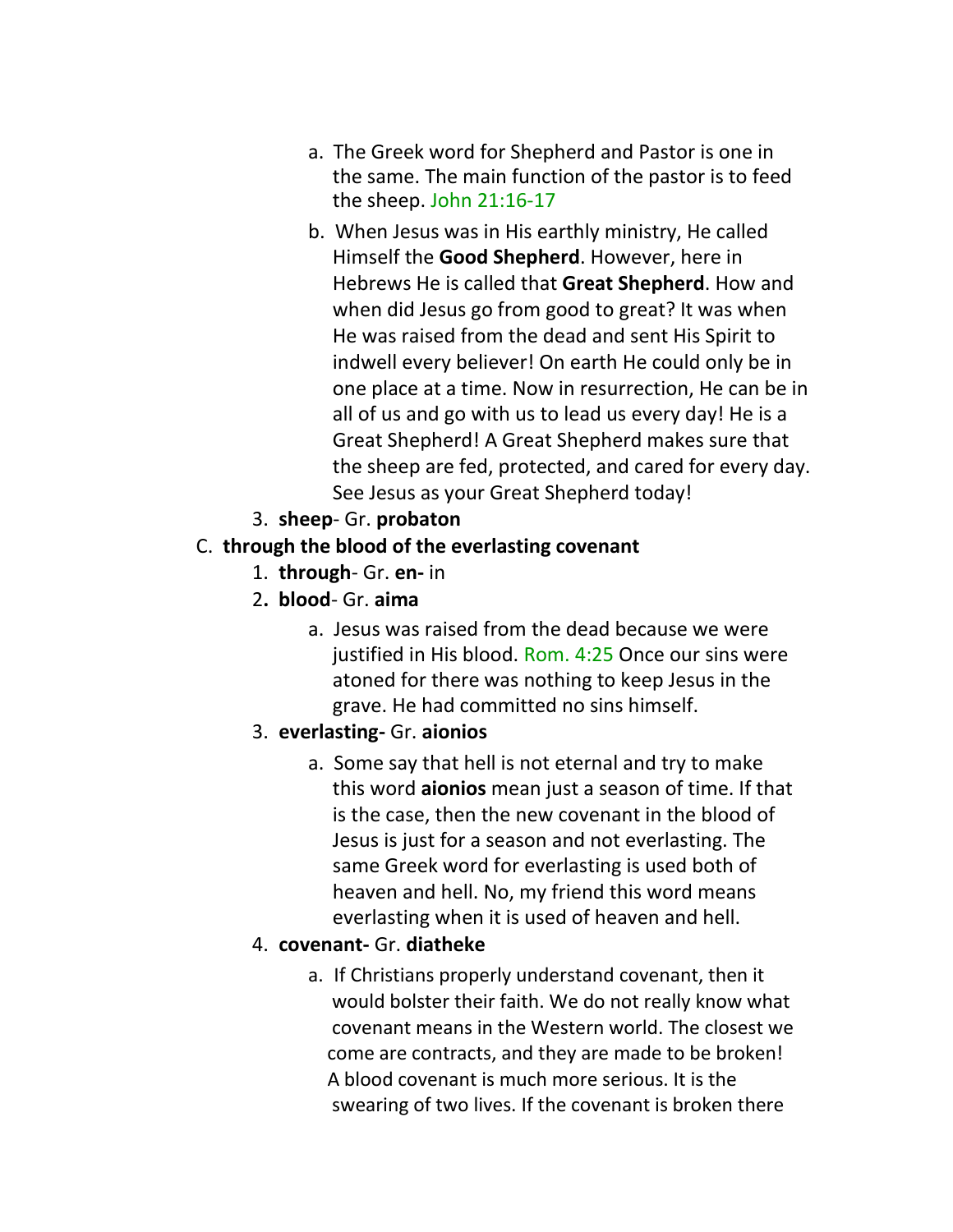is death. To ratify the covenant there is death and the shedding of blood. God the Father and Jesus Christ made a covenant of grace and blessing. It was ratified by the death and blood of Jesus. The Father has sworn to be gracious and kind to you because of the blood of Jesus. We see this in picture form with David, making a blood covenant with Jonathan in the Old Testament. 1 Sam. 18. He swore to be gracious to Jonathan's offspring. It did not matter what the character of the person Jonathan's son would be. Grace was promised upon the swearing of blood. When Jonathan died, he sought out Jonathan's son, Mephibosheth, and showed kindness to him even though he was a cripple and could not walk. 2 Sam. 9 That picture is us! The Father has chosen to show favor and grace to those who belong to Jesus even though we were sinful and lame.

- 21. **make you complete in every good work to do His will, working in you what is well pleasing in His sight, through Jesus Christ, to whom**  *be* **glory forever and ever. Amen.**
	- A. **make you complete in every good work to do His will,**
		- 1. **make complete** Gr. **kathartizo** *to render, i.e., to fit, sound, complete, to mend (what has been broken or rent), to repair to fit out, equip, put in order, arrange, adjust ethically: to strengthen, perfect, complete, make one what he ought to be*
		- 2. **every**
			- 1. Jesus equips us for every good work He is calling us to do.
		- 3. **good work** Gr. **agathos ergon** *work that is characterized by divine good*
		- 4. **will-** Gr. **thelema**
	- B. **working in you what is well pleasing in His sight,**
		- 1. **working in you** Gr. **poieo en umas** doing in you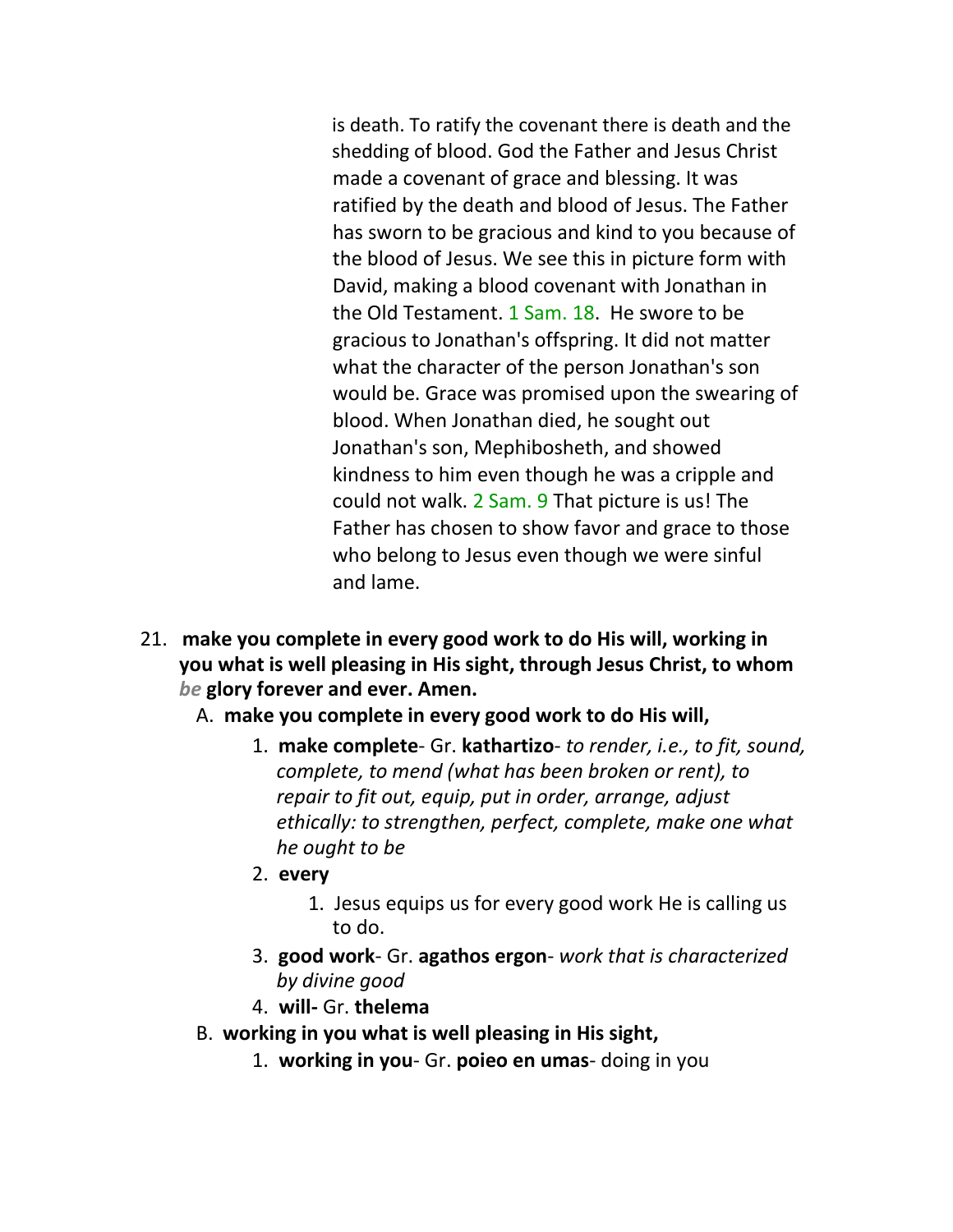- a. God lives in us. He works in us and through us. He is the vine, and we are the branches. John 15:5
- b. The Great Shepherd in resurrection lives in us and operates in us and through us to the glory of the Father.
- 2. **well pleasing-**Gr. **euarestos**
	- a. It is well pleasing to God when we allow Him to work in and through us.
- 3. **in His sight**
	- a. When we walk in the Spirit, it will not always be well pleasing to everyone around us, especially religious people like the Hebrews were facing, but it will be well-pleasing in God's sight.

# C. **through Jesus Christ,**

- 1. **through** Gr. **dia**
	- a. We can do all things THROUGH Jesus Christ who strengthens us. Phil. 4:13
- D. **to whom be glory forever and ever**
	- 1. **glory** Gr. **doxa** *opinion, splendor, God's manifest greatness*
	- 2. **forever and ever** Gr. **eis aion aion**
- E. **Amen** Gr. **amen** *so be it, it is so, let it be*
- *22.* **And I appeal to you, brethren, bear with the word of exhortation, for I have written to you in few words.**

# A. **And I appeal to you,**

- 1. **appeal** Gr. **parakaleo** *to draw near to call to courage*
	- a. The Hebrews needed courage to face the persecution from the Jews around them.
- B. **brethren** Gr. **adelphos** *sharing the same womb*
	- 1. Once again, the writer calls them brethren which shows they had not fully left Christ for the law.
- C. **bear with the word of exhortation,**
	- 1. **bear** Gr. **anechomai** *to hold one's self erect and firm, to sustain, to bear, to endure*
		- a. We saw in the last chapter that God disciplines His children with His Word. Here we see this, in that the writer asks the Hebrews to bear the discipline of the Word of God "the word of exhortation" written to them.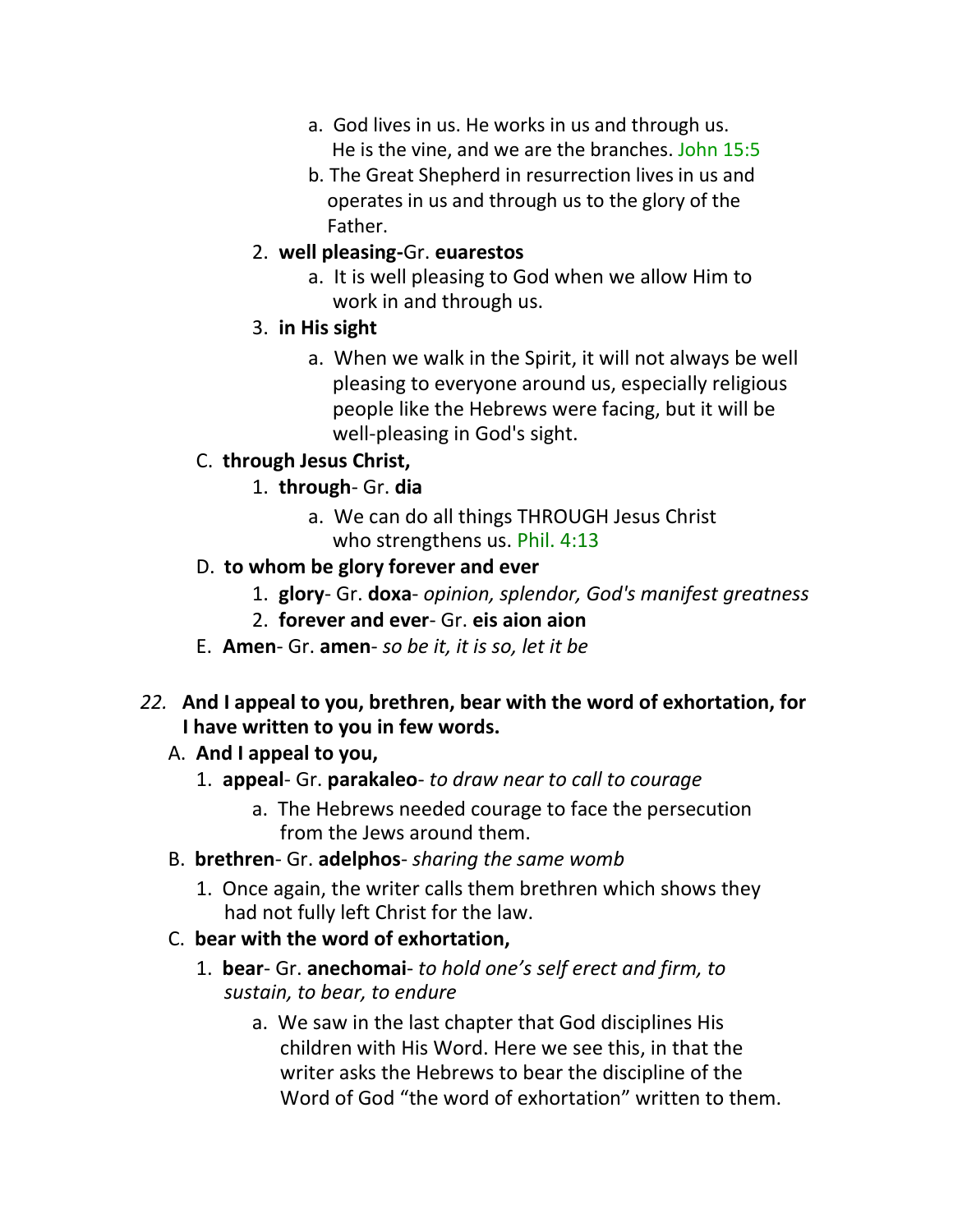- 2. **word** Gr. **logos**
- 3. **exhortation** Gr. **paraklesis** *a call to courage*
- D. **for I have written to you in few words**
	- 1. **written** Gr. **epistello-** *to write a letter or epistle*
	- 2. **few words** Gr. **brachus** *short, small, little of place, a short distance, a little, of time, a short time, for a little while*
		- a. I guess thirteen chapters were considered few words to Paul. He was known for his long preaching! Acts 20:9 To him this was a short sermon. I wish I could have gone to Paul's church!
- 23. **Know that** *our* **brother Timothy has been set free, with whom I shall see you if he comes shortly.**
	- A. **Know that our brother Timothy has been set free,**
		- 1. **Know** Gr. **ginosko**
		- 2. **Timothy** Gr. **timotheos** *one who honors God*
			- a. The writer was well acquainted with Timothy and was in prison with him. I believe the writer to be Paul.
		- 3. **set free** Gr. **apoluo** *to be released off*
	- B. **with whom I shall see you if he comes shortly**
		- 1. **see** Gr. **optanomai**
		- 2. **comes** Gr. **erchomai**
		- 3. **shortly** Gr. **tachion**
- 24. **Greet all those who rule over you, and all the saints. Those from Italy greet you.**
	- A. **Greet all those who rule over you,**
		- 1. **greet** Gr. **aspazomai** *to embrace*
		- 2. **rule over** Gr. **hegeomai-** *one who takes the lead*
	- B. **and all the saints**
		- 1. **all**
			- a. We are to embrace all of the saints. Yes, even that one you do not particularly like...
		- 2. **saints** Gr. **hagios** *set apart, holy one*
			- a. Used over 60 times for all believers.
	- C. **Those from Italy greet you.**
		- 1. **greet** Gr. **aspazomai-** *to embrace*